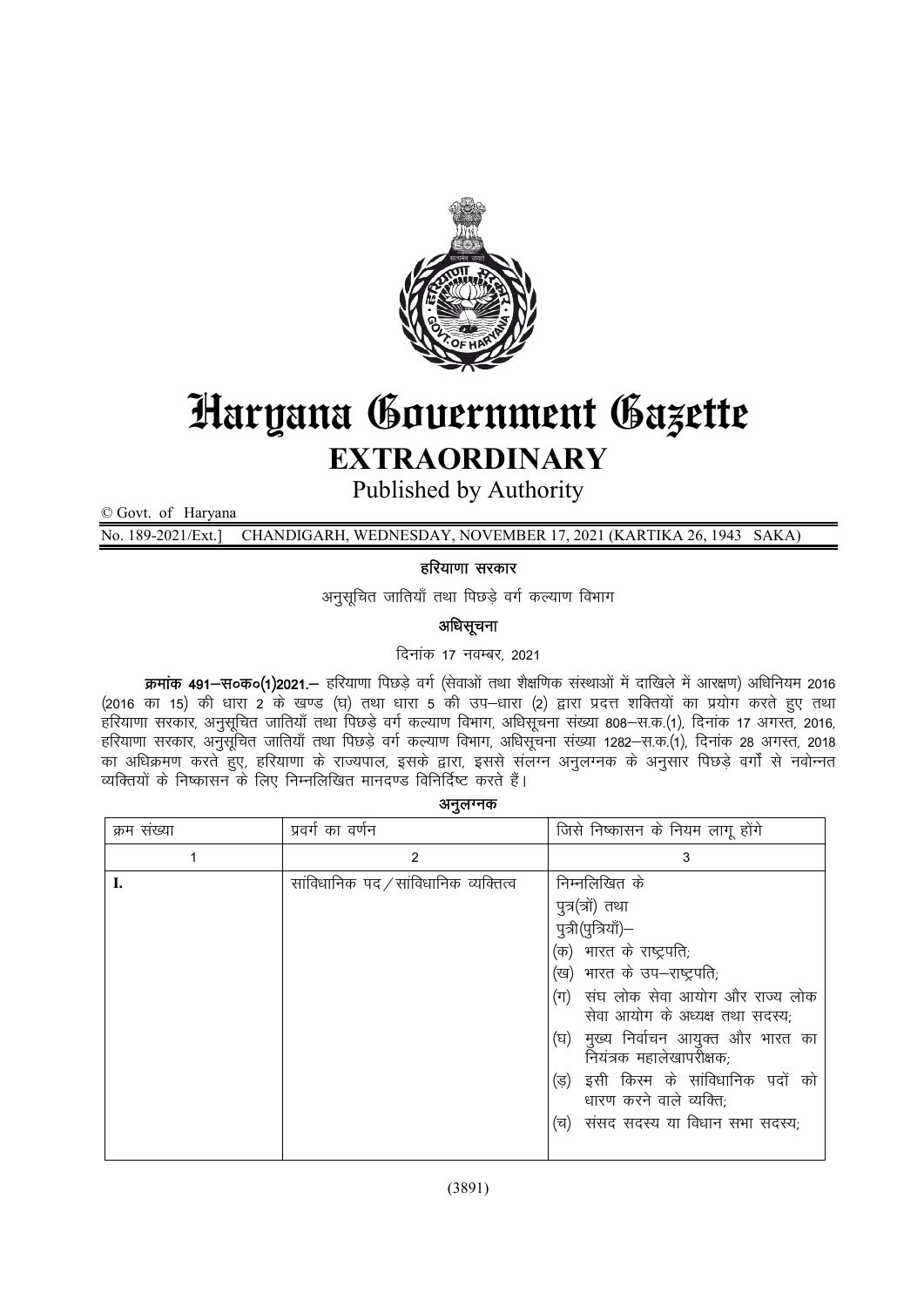HARYANA GOVT. GAZ. (EXTRA.), NOV. 17, 2021 (KRTK. 26, 1943 SAKA)

| क्रम संख्या | प्रवर्ग का वर्णन                                                                                                    | जिसे निष्कासन के नियम लागू होंगे                                                                                                                                                                                                                                                                                                                                    |
|-------------|---------------------------------------------------------------------------------------------------------------------|---------------------------------------------------------------------------------------------------------------------------------------------------------------------------------------------------------------------------------------------------------------------------------------------------------------------------------------------------------------------|
| 1           | $\overline{2}$                                                                                                      | 3                                                                                                                                                                                                                                                                                                                                                                   |
| П.          | सेवा के प्रवर्ग–<br>(क) अखिल भारतीय, केन्द्रीय तथा राज्य<br>सेवाओं के ग्रुप क और ग्रुप ख/श्रेणी–ा<br>और IT अधिकारी; | निम्नलिखित के पुत्र(त्रों) तथा<br>पुत्री (पुत्रियाँ)–<br>(क) माता—पिता में से एक या दोनों श्रेणी—ा<br>अधिकारी (ग्रुप क अधिकारी) अथवा श्रेणी—ाा<br>अधिकारी (ग्रुप ख अधिकारी) है अथवा हैं;                                                                                                                                                                            |
|             | (ख) सार्वजनिक क्षेत्र उपक्रम इत्यादि के<br>कर्मचारी;                                                                | इस प्रवर्ग में ऊपर क में संगणित मानदण्ड,<br>सार्वजनिक क्षेत्र उपक्रमों, बैंकों, बीमा संगठनों<br>में समकक्ष या समतुल्य पदों को धारण करने<br>वाले अधिकारियों को यथा आवश्यक परिवर्तन<br>सहित लागू होगा। इन संस्थाओं में समकक्ष<br>या समतुल्य आधारित पदों का लम्बित<br>मूल्यांकन, नीचे प्रवर्ग V में विनिर्दिष्ट<br>मानदण्ड, इन संस्थाओं के अधिकारियों को<br>लागू होगा। |
| Ш.          | सशस्त्र बल तथा अर्ध सैनिक बल (सिविल<br>पदों को धारण करने वाले व्यक्ति शामिल<br>नहीं हैं)                            | उन माता–पिताओं के पुत्र(त्रों) तथा<br>पुत्री (पुत्रियाँ) जिनमें से एक या दोनों सेना<br>में मेजर या उससे उच्च पद पर अथवा जल<br>सेना या वायु सेना अर्ध—सैनिक बलों में<br>समकक्ष पद पर है अथवा हैं;                                                                                                                                                                    |
| IV.         | सम्पत्ति स्वामी<br>कृषि जोत                                                                                         | किसी परिवार (पिता-माता और अवयस्क<br>बालक) से सम्बन्धित व्यक्तियों के पुत्र(त्रों)<br>और पुत्री (पुत्रियों) जिनके स्वामित्व में<br>हरियाणा भूमि–जोत की अधिकतम सीमा<br>अधिनियम, 1972 (1972 का 26) के अधीन<br>अनुज्ञेय भूमि से अधिक भूमि का स्वामित्व है;                                                                                                              |
| V.          | आय मापदण्ड ⁄ सम्पदा मापदण्ड                                                                                         | छह लाख या उससे अधिक की सकल<br>वार्षिक आय रखने वाले<br>अथवा<br>अन्तिम तीन निरन्तर वर्षों की अवधि के लिए<br>एक करोड़ रूपये से अधिक की सम्पदा<br>रखने वाले माता-पिताओं के पुत्र(त्रों) और<br>पुत्री (पुत्रियाँ)<br>व्याख्याः–<br>सभी स्रोतों से प्राप्त आय को सकल<br>वार्षिक आय की गणना करने के लिए जोड़ा<br>जाएगा।                                                    |

विनीत गर्ग, 

चण्डीगढ़ः दिनांक 17 नवम्बर, 2021.

3892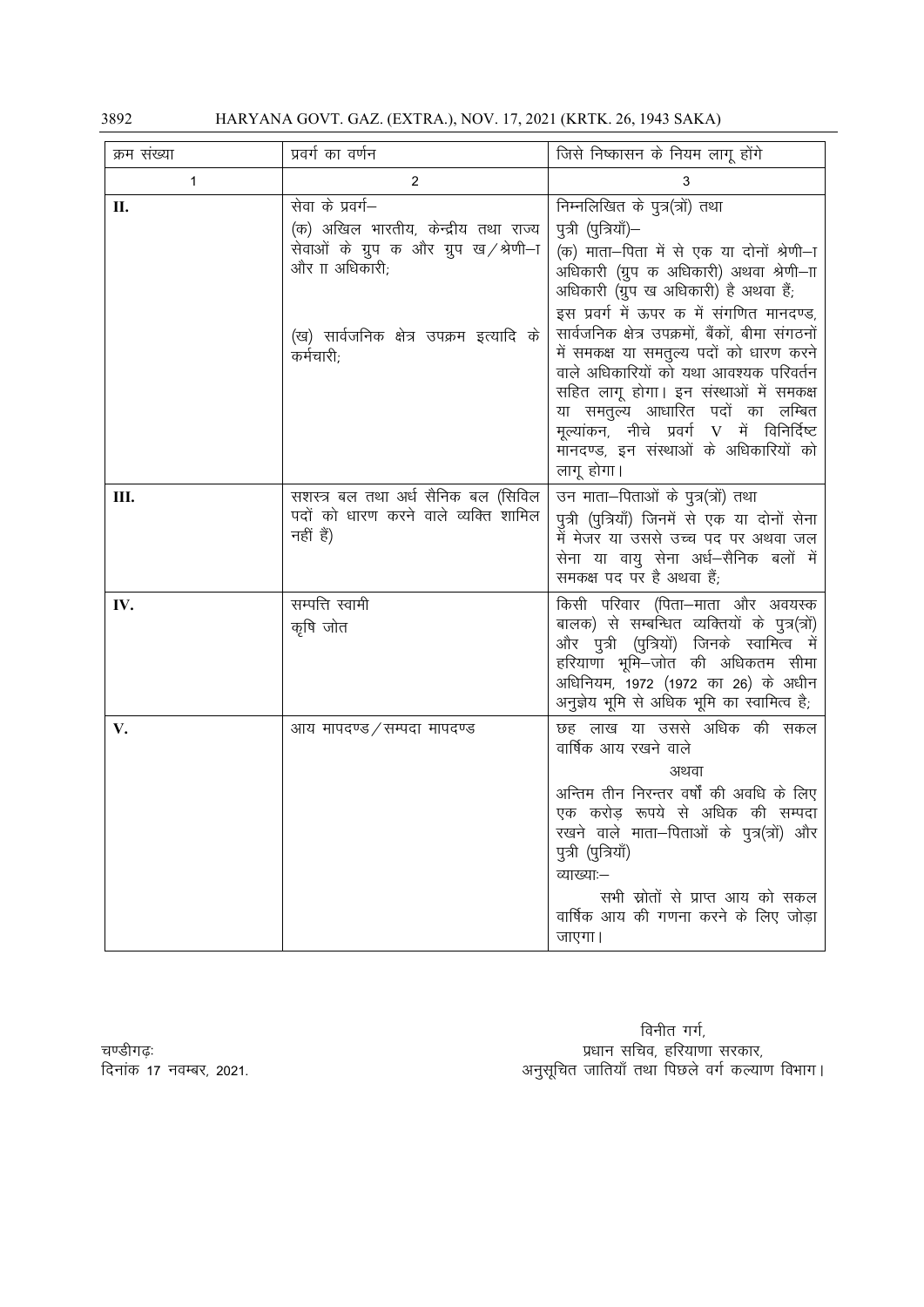## HARYANA GOVERNMENT

## WELFARE OF SCHEDULED CASTES AND BACKWARD CLASSES DEPARTMENT

#### Notification

### The 17th November, 2021

No. 491-SW(1)-2021.— In exercise of the powers conferred under clause (d) of Section 2 and Sub-section (2) of Section 5 of the Haryana Backward Classes (Reservation in Services and Admission in Educational Institutions) Act, 2016 (15 of 2016), and in supersession of the Haryana Government, Welfare of Scheduled Castes and Backward Classes Department, notification No. 808-SW(1), dated the 17th August, 2016 and the Haryana Government, Welfare of Scheduled Castes and Backward Classes Department, notification No. 1282-SW(1), dated the 28th August, 2018, the Governor of Haryana hereby specifies the following criteria for exclusion of persons within the Backward Classes as Creamy Layer as per Annexure appended hereto.

| <b>DESCRIPTION OF CATEGORY</b> |                                                                                                                                    | TO WHOM RULE OF EXCLUSION SHALL<br><b>APPLY</b>                                                                                                                                                                                                                                                                                                                                                           |  |
|--------------------------------|------------------------------------------------------------------------------------------------------------------------------------|-----------------------------------------------------------------------------------------------------------------------------------------------------------------------------------------------------------------------------------------------------------------------------------------------------------------------------------------------------------------------------------------------------------|--|
| 1                              | 2                                                                                                                                  | 3                                                                                                                                                                                                                                                                                                                                                                                                         |  |
| I.                             | Constitutional<br>Posts/Constitutional<br>Personalities                                                                            | $Son(s)$ and daughter(s) of<br>President of India;<br>(a)<br>Vice President of India;<br>(b)<br>Judges of the Supreme Court and of the High Courts;<br>(c)<br>Chairman and Members of UPSC and of the State Public Service<br>(d)<br>Commission;                                                                                                                                                          |  |
|                                |                                                                                                                                    | Chief Election Commissioner; Comptroller & Auditor General of<br>India;<br>Persons holding Constitutional positions of like nature.<br>(e)                                                                                                                                                                                                                                                                |  |
|                                |                                                                                                                                    | Member of Parliament or Member of Legislative Assembly.<br>(f)                                                                                                                                                                                                                                                                                                                                            |  |
| П.                             | Service Category<br>Group A and Group $B/(a)$<br>А.<br>Class 1 and II officers of<br>the All India, Central and<br>State Services. | $Son(s)$ and daughter(s) of<br>Parents, either or both of whom is or are a Class-I officer<br>(Group A Officer) or Class II officer (Group B Officer);                                                                                                                                                                                                                                                    |  |
|                                | <b>B.</b><br>Employees in Public Sector<br>Undertakings etc.                                                                       | The criteria enumerated in A above in this Category shall apply mutatis<br>mutandis to officers holding equivalent or comparable posts in PSUs,<br>Banks, Insurance Organizations, Universities, etc. Pending the<br>evaluation of the posts on equivalent or comparable basis in these<br>institutions, the criteria specified in Category V below shall apply to the<br>officers in these Institutions. |  |
| Ш.                             | Armed Forces including Para<br>Military Forces (Persons holding<br>civil posts are not included)                                   | $Son(s)$ and daughter(s) of<br>Parents either or both of whom is or are in the rank of Major or above in<br>the Army or to equivalent posts in the Navy or the Air Force or the Para<br>Military Forces.                                                                                                                                                                                                  |  |
| IV.                            | <b>Property Owners</b><br>Agricultural holdings                                                                                    | Son(s) and daughter(s) of persons belonging to a family (father, mother<br>and minor children) which owns land more than the land permissible<br>under the Haryana ceiling on land Holdings Act, 1972 (26 of 1972).                                                                                                                                                                                       |  |

#### Annexure